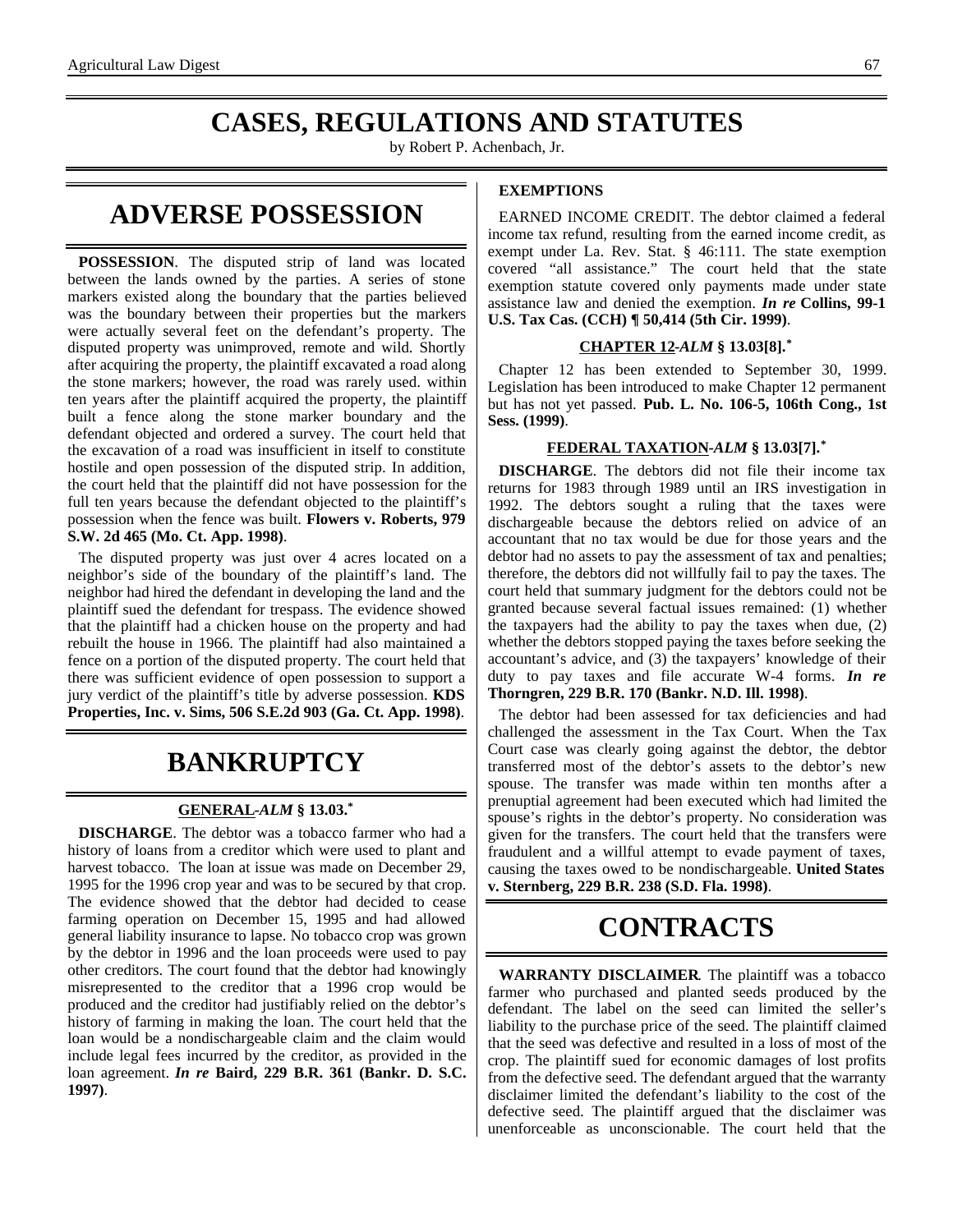disclaimer was unconscionable because (1) the disclaimer was not negotiated by the parties; (2) the plaintiff had no recourse to reduce the losses if the seed failed; (3) the plaintiff had no ability to test the seed before use; (4) the plaintiff invested considerable time and money in the planting of the crop before discovering the defect; and (5) the defendant was in a better position to spread out the cost of lost profits from defective seed. The case comes very close to making all warranty disclaimers on seed packages unenforceable and the court cites several cases in other jurisdictions which have similar holdings. **Mullis v. Speight Seed Farms, Inc., 505 S.E. 2d 818 (Ga. Ct. App. 1998)**.

### **FEDERAL AGRICULTURAL PROGRAMS**

**DISASTER ASSISTANCE**. The CCC has issued an interim rule amending the regulations with respect to the Noninsured Crop Disaster Assistance Program (NAP) which is conducted under Section 196 of the Federal Agriculture Improvement and Reform Act of 1996. Currently, the regulations specify that the Executive Vice President, CCC, or designee determines areas, prices, and yields for NAP. The regulations are being revised to inform the public that the Deputy Administrator for Farm Programs (DAFP) has been delegated the authority to determine areas, prices, and yields for NAP. The regulation has also been revised to specify that DAFP has the discretion to delegate to selected Farm Service Agency (FSA) State committees (STC's) and other FSA officials, authority to determine areas, prices, and yields for NAP. Additionally, amendments made by the interim rule specify that seed crops may be considered separate eligible crops under NAP if certain criteria are met, and provide a definition for industrial crops. **64 Fed. Reg. 17271 (April 9, 1999).**

The CCC has adopted as final regulations setting forth the terms and conditions under which producers who suffered crop losses as a result of a natural disaster may apply for benefits to compensate for their losses for the crop year 1998 or for at least 3 of the years from 1994 through 1998. Producers who seek benefits under these regulations must file an application for benefits during the sign-up period, February 1, 1999, through April 9, 1999, or other ending date as determined by the Deputy Administrator. Because funding for the program is limited, national factors for reducing payments will be determined after the end of sign up, if necessary, to ensure that total outlays do not exceed the amount of funds made available under this program. The regulations set a payment limit on the amount of benefits that can be received and limit the multi-year benefits to "producers" with the qualifying history for which purposes changes in the farming operation will be considered to involve different producers. Further, as to the multi-year program, the regulations build on existing programs which have identified the general federal policy on when crop losses should be covered. Existing policy has emphasized the importance of crop insurance where such insurance is available and, in cases of crops for which federal crop insurance is not available, has allowed only for coverage in limited instances in which there is a verified area-wide loss. **64 Fed. Reg. 18553 (April 15, 1999)**.

**GRAZING PERMITS**. The plaintiffs were ranchers whose federal grazing permit was canceled. This ruling involved only the extent of the plaintiffs' rights in the water which ran through the permit property. The court ruled that the plaintiffs had a vested right to allow their cattle to drink the water in a ditch running through the property and this right included 50 feet on each side of the ditch. The court also held that the plaintiffs had a right to forage on the 50 feet on each side of the ditch. See also *Hage v. United States, 35 Fed. Cl. 147 (1996)*. **Hage v. United States, 42 Fed. Cl. 249 (1998)**.

**ORGANIC FOODS**. The FSIS has announced the availability of guidance concerning the use of the claim "certified organic by (a certifying entity)" on the labeling of meat and poultry products. The claim "certified organic by (a certifying entity)" will be permitted on the labeling of meat and poultry products if the labeling is submitted to FSIS for approval, the labeling meets certain criteria, and the labeling submitted is accompanied by specified certification documentation that has been provided by the certifying entity to the meat or poultry producer seeking labeling approval. **64 Fed. Reg. 17607 (April 12, 1999)**.

**PERISHABLE AGRICULTURAL COMMODITIES ACT**. The AMS has announced that it is USDA policy to recognize a limited liability company (LLC) as a legal entity under the PACA, and that any member of an LLC, and/or any other person authorized by the members to conduct business on behalf of an LLC, may be considered to be "responsibly connected" with the LLC. **64 Fed. Reg. 18397 (April 14, 1999)**.

The plaintiff was a producer and seller of cranberries and sold over \$7 million of cranberries to the defendant corporation which resold the cranberries to a related corporation, both controlled by the third individual defendant. The sales agreement provided for payment of 75 percent of the purchase price within 10 days, with the remainder to be paid four and five months later. The plaintiff sued for recovery from the PACA trust for the unpaid cranberries. The defendants argued that the plaintiff had waived its rights to the PACA trust because the sales agreement allowed payment more than 30 days after delivery. The plaintiff argued that, because 75 percent of the payment was due within 10 days, at least 75 percent of the trust was still available. The plaintiff also argued that the individual was personally liable for the PACA trust under the pierce-the-corporate-veil doctrine. The court recognized that the partial payment issue had no direct judicial precedent but held that the plaintiff was entitled to PACA trust protection for 75 percent of the unpaid cranberries, because (1) the sales agreement was clear that 75 percent of the price was to be paid in 10 days, (2) the delayed payments were allowed only if the initial 75 percent payment was made, and (3) failure to provide any PACA trust protection was contrary to the policy of liberal interpretation of the remedial purposes of the PACA trust provisions. The court upheld the trial court's refusal to pierce the corporate veil to make the individual defendant personally liable because the sales agreement was clear that the buyer was only the corporation. **Hiller Cranberry Products, Inc. v. Koplovsky, 165 F.3d 1 (1st Cir. 1999)**.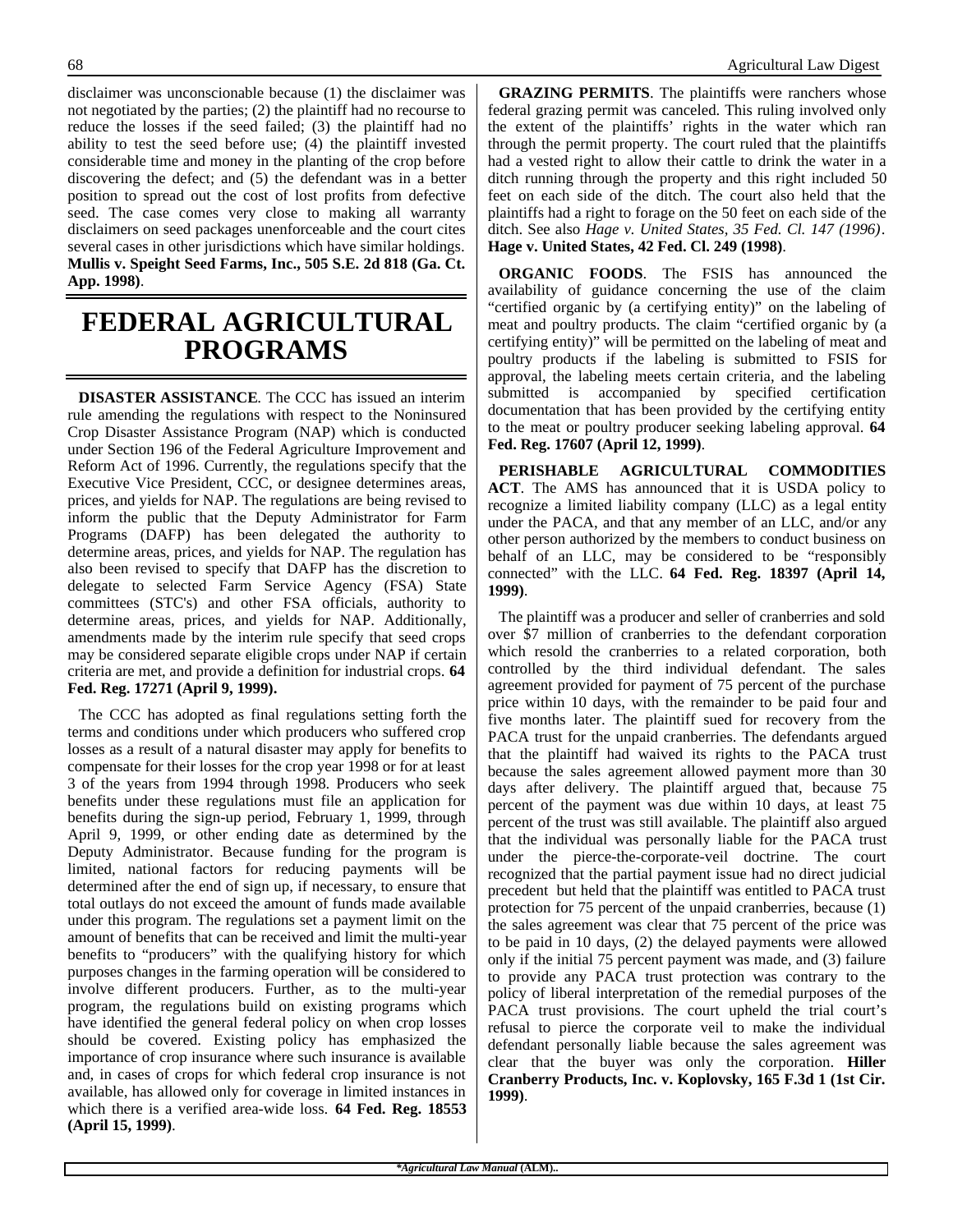### **FEDERAL ESTATE AND GIFT TAX**

**APPORTIONMENT OF ESTATE TAXES**. The decedent executed a will with a revocable trust approximately two months before death. The will also established a marital trust. The decedent's will explicitly provided that all estate taxes imposed on any property deemed a part of decedent's taxable estate were to be paid from the estate residue, without apportionment. The revocable trust granted the trustee the discretion to pay estate taxes out of the revocable trust estate. If this discretion was exercised, the taxes could not be paid from the marital trust. However, the IRS ruled that the discretionary authority granted to the trustee did not override the mandatory provision in the will that estate taxes be paid from the residuary estate without apportionment. The IRS noted further that, if the trustee had the discretion to contribute or not contribute to the payment of taxes, the marital deduction would be reduced, even if the trustee did not so contribute. *See* Rev. Rul. 79-14, 1979-1 C.B. 309. The estate argued that the directive of the will that the estate taxes be paid from the residue and not be apportioned applied only to estate tax attributable to items of personalty. However, the IRS ruled that the direction against apportionment applied to all taxes generated by the taxable estate, and exonerated from apportionment all persons holding any interest in, or entitled to receive any items included in, the taxable estate. The IRS also ruled that the property in the revocable trust was included in the decedent's gross estate. **Ltr. Rul. 9915001, Dec. 21, 1998**.

**CHARITABLE DEDUCTION**. The taxpayer transferred an insurance policy on the life of the taxpayer's spouse, to a charitable unitrust. If necessary, the trustee could pay the premiums on the policy. The terms of the governing instrument provided that any amount received by the trust from the insurance policy would be allocated to the trust's principal, and not income. Because the trust was an "income exception" unitrust within the meaning of I.R.C.  $\S$  664(d)(3) and Treas. Reg.  $$1.664-3(a)(1)(i)(b)$ , the unitrust amount payable to the noncharitable beneficiary was limited to the Trust's income as described in Treas. Reg. §1.664-3(a)(1)(i)(*b*) if such income was less than the fixed percentage of the net value of the trust's assets. Because amounts received from the insurance policy on the spouse's life would not be allocated to income under the terms of the governing instrument, the IRS ruled that these amounts would not be used in computing the amount of the trust's income and, thus, would not be used in determining the income limitation on the unitrust amount payable to the noncharitable beneficiary. Rather, amounts received from the insurance policy would be allocated to the trust's principal and would become part of the remainder that was payable to qualified charitable organizations. Therefore, the IRS ruled that the insurance policy was irrevocably payable for a charitable purpose under I.R.C.  $\S$  677(a)(3). Because the policy was so payable, the IRS ruled that the existence or exercise, if necessary, of the trustee's power to pay annual premiums on the insurance policy did not cause the taxpayer or the spouse to be treated as the owner of all or any portion of the trust under I.R.C. § 677(a)(3). The IRS also ruled that the value of the

remainder interest, including the life insurance policy, was eligible for the charitable deduction and the trust property would not be included in the taxpayer's gross estate. **Ltr. Rul. 9915045, Jan. 19, 1999**.

**GENERATION-SKIPPING TRANSFERS**. The taxpayer established two trusts prior to September 25, 1985. The trust provided for remainders to the taxpayer's children. The taxpayer later adopted two children who, under state law, would not be entitled to the same remainder interest rights as the taxpayer's natural children. The taxpayer petitioned for and received a state court order allowing the adopted children the same remainder rights as the natural children. The IRS ruled that the state court decision would make the trusts subject to GSTT. **Ltr. Rul. 9915038, Jan. 13, 1999**.

**MARITAL DEDUCTION**. The decedent's will established two marital trusts for the surviving spouse. The trusts were funded with corporate stock and were QTIP. The stock was exchanged for the stock of another corporation in a reorganization. State trust law provided that a portion of the net proceeds of sale of any part of principal which has not produced an average net income of at least 1 percent per year of its inventory value for more than a year (including as income the value of any beneficial use of the property by the income beneficiary) shall be treated as delayed income to which the income beneficiary is entitled. The two marital trusts had not produced more than 1 percent of value as income. The trustee petitioned a state court to determine whether delayed income was required to be distributed to the surviving spouse from the reorganization. The state court held that delayed income resulted from the reorganization. The trustee then distributed the delayed income amount to the surviving spouse in a lump sum. The IRS ruled that the distribution was income to the surviving spouse and not a disposition of the spouse's qualifying income interest. **Ltr. Rul. 9915052, Jan. 20, 1999**.

**RETROACTIVE APPLICATION OF TAX RATES**. Section 13208 of the Omnibus Budget Reconciliation Act of 1993, Pub. L. No. 103-66, 107 Stat. 312, 469 (1993), set the maximum federal estate and gift tax rates at 53 percent and 55 percent. Section 13208 was enacted on August 10, 1993, and provided that these rates apply to the estates of decedents dying and gifts made after December 31, 1992. The decedent died on January 12, 1993 and the estate tax was increased by the retroactive application of the reinstated higher estate tax rates. The estate argued that the application of these tax rates during the eight-month period prior to the statute's enactment violates the Due Process Clause or Takings Clause of the Fifth Amendment of the United States Constitution, or the Constitution's prohibition on direct taxation without apportionment. The court held that the retroactive application of a revenue statute was constitutional. **Quarty v. United States, 99-1 U.S. Tax Cas. (CCH) ¶ 60,338 (9th Cir. 1999)**.

### **FEDERAL INCOME TAXATION**

**ABANDONMENT LOSS**. The taxpayer was the sole shareholder of a corporation which operated a wave pool business which failed. In 1984, the corporation attempted to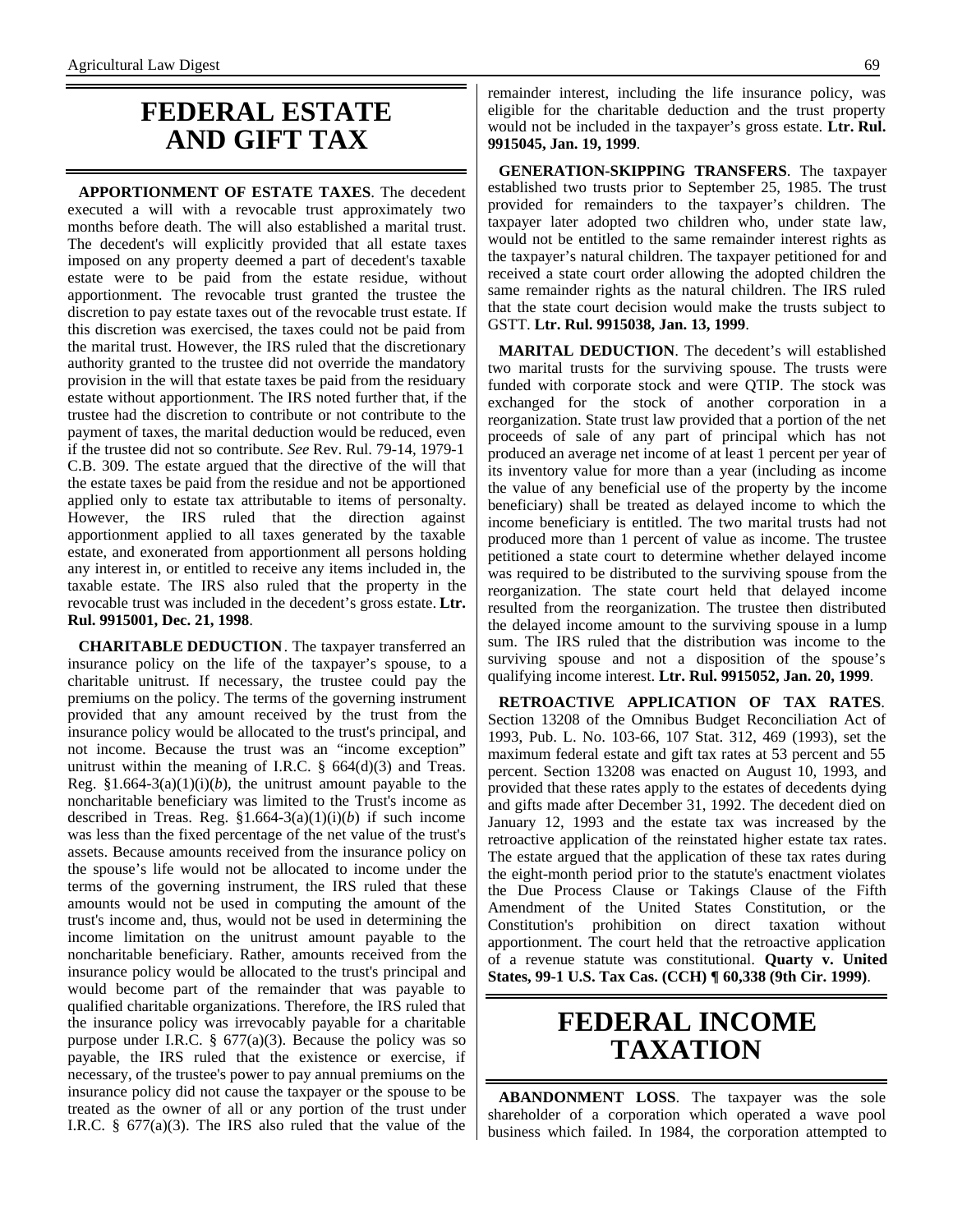sell the business equipment and moved the equipment to storage when no buyers were found. The corporation was liquidated in 1988 and the taxpayer claimed a loss deduction in 1988 for abandonment of the equipment, although the equipment was still in storage. The court held that, although the corporation may have abandoned the equipment in 1984, no abandonment took place in 1988; therefore, no loss deduction was allowed for 1988. **Buda v. Comm'r, T.C. Memo. 1999- 132**.

**ALTERNATIVE MINIMUM TAX**. The taxpayers, husband and wife, had 10 children. The taxpayers filed their income tax return, claiming only regular income and regular tax on that income. The taxpayers had medical expenses in excess of 10 percent of AGI and claimed deductions for state and local taxes and \$29,400 in personal exemptions. The IRS assessed a deficiency based on a determination that alternative minimum tax was owed, resulting from the large medical deduction, state and local tax deduction and personal exemptions. The taxpayers had not claimed any tax preference items as a deduction. The taxpayers argued that application of the alternative minimum tax adversely affected large families, contrary to congressional intent. The court held that the statute was clear as to the AMT requirements and the statute was the best indication of congressional intent. The appellate court affirmed in a decision designated as not for publication. **Klaassen v. Comm'r, 99-1 U.S. Tax Cas. (CCH) ¶ 50,418 (10th Cir. 1999),** *aff'g***, T.C. Memo. 1998-241**.

**CAPITAL ASSETS**. The taxpayer was a partnership which owned and operated a ranch. The taxpayer had owned irrigation water use rights under a state-federal water use program for water from the lower Colorado River. The federal government purchased these water use rights from the taxpayer and the issue was whether the water use rights were capital assets or whether the proceeds from the relinquishment of the rights were ordinary income. The court held that the water use rights were capital assets because (1) the water use rights arose from the ownership of the land, (2) the water was used in the business of the partnership but was not resold as a commodity or otherwise used to directly produce ordinary income for the taxpayer, and (3) the taxpayer had to purchase water from another source. The IRS argued that no sale or exchange occurred because the taxpayer's receipt of the funds was subject to reimbursement of the water irrigation district in case the reimbursement was revoked. The court held that, although a reimbursement liability existed, the funds were transferred primarily as compensation for relinquishment of the water use rights; therefore, a sale did occur. The taxpayer argued that a portion of its tax basis in the land could be allocated to the water use rights relinquished. The court found that the original purchase price of the ranch did not include any cost for water use rights because the water use rights did not exist when the ranch was purchased; therefore, the court held that no tax basis of the land could be allocated to the water use rights. **Gladden v. Comm'r, 112 T.C. No. 15 (1999)**.

**CHARITABLE DEDUCTION**. The taxpayer corporation gave a tax-exempt foundation an option to purchase stock at the public closing price. The option was subject to a favorable ruling in this letter ruling. The foundation assigned the option to a charitable organization for a price equal to the difference between the fair market value of the taxpayer's common stock

subject to the option as of the date of the purchase of the option and the exercise price of the option, less an agreed upon discount. The IRS ruled that the amount of the taxpayer's charitable contribution and eligible deduction equaled the excess of the fair market value of the shares on the date of exercise of the option over the exercise price. **Ltr. Rul. 9915037, Jan. 12, 1999**.

**COURT AWARDS AND SETTLEMENTS**. The taxpayer had worked for an insurance company as an agent. After the taxpayer's employment was terminated, the insurance company failed to pay the taxpayer commissions claimed by the taxpayer. The taxpayer filed suit for breach of contract and conversion against the employer. A jury awarded back commissions and punitive damages. The taxpayer claimed that the punitive damages were excludible form gross income because, under South Carolina law, punitive damages had an element of compensation. The taxpayer argued that the punitive damages for the conversion action were excludible as damages for personal injury. The court held that punitive damages were not compensatory under South Carolina law; therefore, the punitive damages were included in the taxpayer's gross income. **Whitley v. Comm'r, T.C. Memo. 1999-124**.

**CUMULATIVE BULLETINS**. In response to comments from taxpayers, tax practitioners and government agencies concerning the IRS's proposed discontinuance of the cumulative bulletin (CB), the IRS has decided to continue to publish the CB with format changes. Beginning with CB 1998- 1, the CB will contain the same information but with a new format. Reprints of the weekly Internal Revenue Bulletins (IRBs) issued during the year will now be bound together to form the CB. Volume 1 will contain the first 26 issues of the IRB (1998-27 to 1998-52). Also, the CB will now include a new cumulative list titled "List of Rulings and Decisions Under the Internal Revenue Code of 1986", organized by code section. In addition, the cumulative "Finding List of Current Actions on Previously Published Items" and the "Index" will identify both the IRB and CB page numbers. Further, announcements that are published in IRBs will now be included in the CB. Finally, public laws relating to taxes will continue to be provided in volume 3 of the CB. If additional volumes are needed, they will be labeled consecutively. **Ann. 99-36, I.R.B. 1999-\_\_, \_\_**.

**FRAUDULENT CONVEYANCE**. In June 1985, the IRS sent the taxpayers, husband and wife, a notice of deficiency for 1980 and 1981. The taxpayers appealed the notice in the Tax Court and lost. In April 1984, when the taxpayer's liabilities exceeded their assets, the taxpayers formed a corporation and transferred all farm property to the corporation in exchange for all stock. The taxpayers then transferred the stock to their children and one parent. The parent later transferred the stock to the children and one share to the taxpayers. The court had found in an earlier hearing, *United States v. Hansel, 999 F. Supp. 694 (N.D. N.Y. 1998)***,** that the stock transfers to the children and the parent were fraudulent. The current hearing focused on whether the retransfer of the stock by the parent to the taxpayers was also fraudulent. The court held that the retransfer was also fraudulent because the taxpayers provided no consideration for the stock at a time when the corporation was insolvent. **United States v. Hansel, 99-1 U.S. Tax Cas. ¶ 50,432 (N.D. N.Y. 1998).**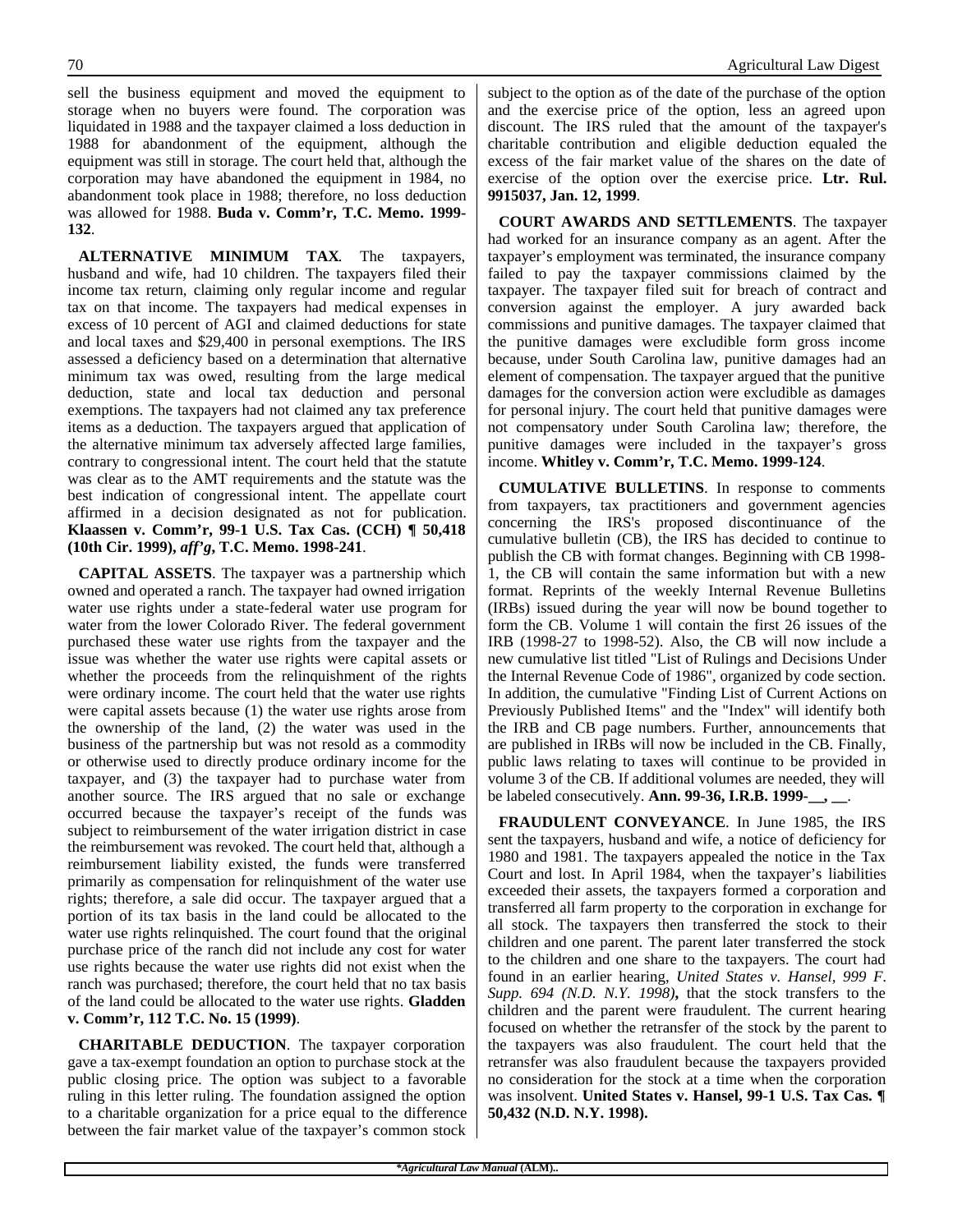During the pendency of a Tax Court proceeding in which the taxpayers challenged income tax deficiencies assessed by the IRS, the taxpayers transferred their only major asset, their residence, to a revocable trust for the benefit of the taxpayers. The IRS had filed a tax lien to secure the assessment. The transfer of the residence left the taxpayers insolvent. The trust was later made irrevocable. The taxpayers continued to live in the residence as beneficiaries of the trust. The court applied the Ohio Uniform Fraudulent Conveyances Act which was in effect on the date of the transfer. The court held that the transfer of the residence to the trust was a fraudulent conveyance under the Ohio act and the tax lien attached to the residence, free of the trust. **United States v. LaBine, 99-1 U.S. Tax Cas. (CCH) ¶ 50,448 (N.D. Ohio 1999)**.

**PENSION PLANS**. For plans beginning in April 1999, the weighted average is 6.11 percent with the permissible range of 5.50 to 6.42 percent (90 to 106 percent permissible range) and 5.50 to 6.72 percent (90 to 110 percent permissible range) for purposes of determining the full funding limitation under I.R.C. § 412(c)(7). **Notice 99-21, I.R.B. 1999-\_\_, \_\_**.

**RETURNS**. The IRS has announced that all applications for extension of time to file Forms 5500, 5500-C/R, and 5500-EZ will be automatically approved if the request (Form 5558) is filed on or before the normal due date of the return or report. The Form 5558, Application for Extension of Time To File Certain Employee Plan Returns, must be properly completed and signed in order for the filer to receive an automatic approval of up to 2-1/2 months. Because the extension is automatically approved, the IRS will no longer return approved copies of Form 5558 to the filer to be filed with the return. Instead, filers will be required to attach a photocopy of the completed and signed Form 5558 to the return or report. The new procedures were reflected in the instructions for the March 1999 revision of Form 5558. The form is now available at the IRS internet web site(www.irs.ustreas.gov). **Ann. 99-37, I.R.B. 1999-\_\_, \_\_**.

### **SAFE HARBOR INTEREST RATES**

|            | <b>May 1999</b> |                              |      |         |
|------------|-----------------|------------------------------|------|---------|
|            |                 | Annual Semi-annual Quarterly |      | Monthly |
| Short-term |                 |                              |      |         |
| AFR        | 4.90            | 4.84                         | 4.81 | 4.79    |
| 110% AFR   | 5.39            | 5.32                         | 5.29 | 5.26    |
| 120% AFR   | 5.89            | 5.81                         | 5.77 | 5.74    |
| Mid-term   |                 |                              |      |         |
| AFR        | 5.22            | 5.15                         | 5.12 | 5.10    |
| 110% AFR   | 5.75            | 5.67                         | 5.63 | 5.60    |
| 120% AFR   | 6.28            | 6.18                         | 6.13 | 6.10    |
| Long-term  |                 |                              |      |         |
| <b>AFR</b> | 5.66            | 5.58                         | 5.54 | 5.52    |
| 110% AFR   | 6.23            | 6.14                         | 6.09 | 6.06    |
| 120% AFR   | 6.81            | 6.70                         | 6.64 | 6.61    |

### **PRODUCT LIABILITY**

**CULTIVATOR**. The plaintiff was injured while attempting to lower one of the wings of a cultivator owned by the plaintiff's employer. The cultivator was purchased used by the employer. The plaintiff had introduced evidence of prior accidents which were known to the defendant manufacturer and sought recovery in negligence for failure to warn the plaintiff

about the danger of standing under a cultivator wing while releasing a pin which held the wing upright. The trial court had submitted a jury instruction including a general post-sale duty to warn which was similar to the standard used for time of sale duty to warn about known defects. The court found that the Iowa Legislature had acknowledged a post-sale duty to warn when it passed Iowa Code § 668.12, the product liability stateof-the-art design defense. The court adopted the factors of the Restatement 2d of Torts for liability under the post-sale duty to warn: (1) the seller knows or reasonably should know that the product poses a substantial risk of harm to persons or property; (2) those to whom a warning might be provided can be identified and can reasonably be assumed to be unaware of the risk of harm; (3) a warning can be effectively communicated to and acted on by those to whom a warning might be provided; and (4) the risk of harm is sufficiently great to justify the burden of providing a warning. The court held that the failure of the trial court to include these factors in the jury instruction on post-sale duty to warn was reversible error, requiring a new trial. **Lovick v. Wil-Rich, 588 N.W.2d 688 (Iowa 1999)**.

### **SECURED TRANSACTIONS**

**WAIVER OF SECURITY INTEREST**. The plaintiff was a bank which loaned money to a dairy farmer which granted the bank a security interest in farm equipment, crops and livestock. The financing statement, however, did not expressly include milk in the list of collateral. The farmer purchased some dairy cows from the defendant and assigned milk proceeds as payment for the cows. The bank was aware that the dairy farmer had assigned a portion of the milk proceeds to various creditors but had not learned that the defendant was receiving such assignments. After the farmer went bankrupt, the bank sued the defendant for conversion of collateral. The defendant argued that the bank had waived its security interest by never requiring the farmer to obtain written consent to sell collateral. The trial jury held for the defendant on the waiver defense. In 1994, the Nebraska legislature had amended § 9-306 during the period in which the defendant received milk proceeds and the court held that the amendment applied only prospectively to the payments received after the amendment's effective date; therefore, the defendant's waiver defense was clearly allowed under Nebraska law. The court also held that the amendment, which disallowed the waiver defense for buyers of farm products except under certain conditions, did not apply to the defendant because the defendant was not a buyer of farm products but was a seller of the cows. The court also noted that an exception, under the amendment, applied because the plaintiff did not provide notice to the defendant that it claimed a security interest in the milk proceeds. **Battle Creek State Bank v. Haake, 587 N.W.2d 83 (Neb. 1998)**.